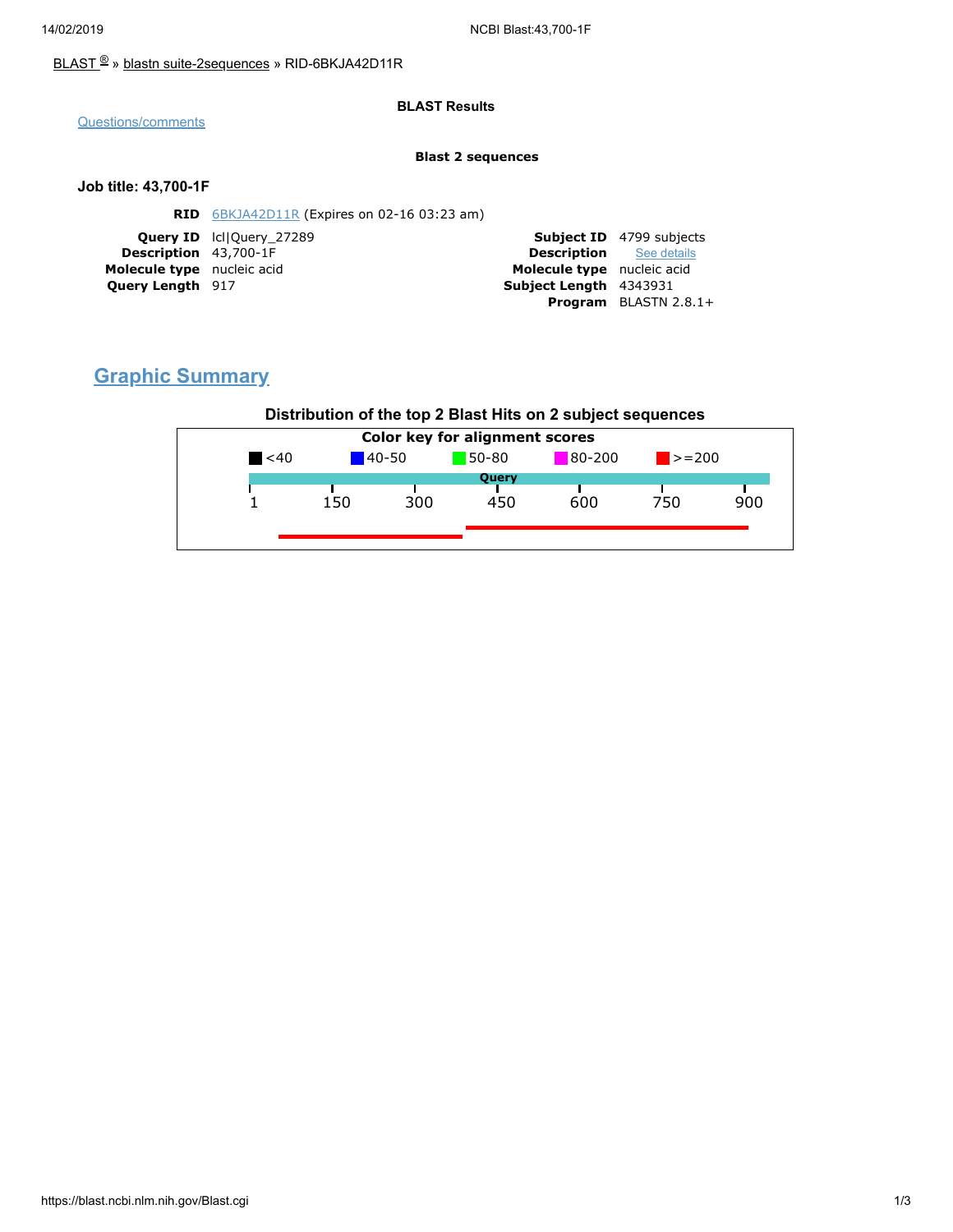## **Descriptions**

Sequences producing significant alignments:

| <b>Description</b>                                               | Max<br>score | Total<br>score | Query<br>cover | ⊢<br>value | Ident  | Accession   |
|------------------------------------------------------------------|--------------|----------------|----------------|------------|--------|-------------|
| MHIKLPCM 04539 Putative type II<br>secretion system protein E    | 904          | 904            | 55%            | 0.0        | 99.01% | Query 31829 |
| MHIKLPCM 04538 Toxin coregulated<br>pilus biosynthesis protein E | 571          | 571            | 35%            | 3e-163     | 97.87% | Query 31828 |

# **Alignments**

MHIKLPCM\_04539 Putative type II secretion system protein E Sequence ID: Query\_31829 Length: 978 Number of Matches: 1 Range 1: 1 to 502

| <b>Score</b>  |              | <b>Expect</b>            | <b>Identities</b>        | Gaps                                | <b>Strand</b>               | Frame |
|---------------|--------------|--------------------------|--------------------------|-------------------------------------|-----------------------------|-------|
| 904 bits(489) |              | 0.0()                    | 501/506(99%)             | 4/506(0%)                           | Plus/Plus                   |       |
| Features:     |              |                          |                          |                                     |                             |       |
| Query         | 391          | GAAG.<br>ΑI              | AAGAGAAA                 |                                     | 'GGA<br>GACAA               | 450   |
| Sbjct         | $\mathbf{1}$ | AGT<br>G                 |                          | G1                                  | GΑ<br>GGΑ                   | 60    |
| Query         | 451          | GCGCT                    | AGAAGGGGAGTCAGAGCCAGTTAT | AAGC                                | <b>ATGGC</b><br><b>GGAT</b> | 510   |
| Sbjct         | 61           |                          |                          |                                     |                             | 120   |
| Query         | 511          | GACGCGTTGGCGTTAAGGAGTGAT |                          | TAGAGAAAAAATATAAAGAGGAGGGGAAAAAAGAA |                             | 570   |
| Sbjct         | 121          |                          | AAGGAGTGA                |                                     | GAA<br>GGAGGGGAAA           | 180   |
| Query         | 571          |                          | <b>GGACATACC</b>         | CGAGCAGCGGTAG                       | GATGGA                      | 630   |
| Sbjct         | 181          |                          |                          | GCAGC<br>(-іД<br>GG                 |                             | 240   |
| Query         | 631          | GAAGGAT                  | AAGAAGAT<br>TAAAA        | GT<br>GC.                           | ACAC<br>AGGG.               | 690   |
| Sbjct         | 241          |                          |                          | GT                                  |                             | 300   |
| Query         | 691          | CCAGATGC                 |                          | ĢĢ<br>TAAA1                         | AGAGGCGGGC                  | 750   |
| Sbjct         | 301          |                          |                          | GΑ                                  | GGCGGGC                     | 360   |
| Query         | 751          | AGGTGCAAC1:              | GGTAGTGGTAAG1            | G                                   | AACAGAGTAT                  | 810   |
| Sbjct         | 361          | CAGG I                   | GT<br>ัดดิ               |                                     |                             | 420   |
| Query         | 811          | GTATCAGT                 | TATGGGGGATGTAGTTAT       | :CCATTGAAGATCCTCCTGAATTTGCCCTGT     |                             | 870   |
| Sbjct         | 421          | CAG.<br>G                | GGGA<br>G                |                                     | tst:<br>G                   | 476   |
| Query         | 871          | CAGGGTAGC<br>ATAAT       | TACAGAGGGA               | 896                                 |                             |       |
| Sbjct         | 477          | CAGGGTAGC                | AATAACAGAGGGA            | 502                                 |                             |       |

MHIKLPCM\_04538 Toxin coregulated pilus biosynthesis protein E Sequence ID: Query\_31828 Length: 996 Number of Matches: 1 Range 1: 669 to 996

| <b>Score</b>  |     | <b>Expect</b>       | <b>Identities</b>                                            | Gaps         | <b>Strand</b>  | <b>Frame</b> |
|---------------|-----|---------------------|--------------------------------------------------------------|--------------|----------------|--------------|
| 571 bits(309) |     | $3e-163()$          | 322/329(98%)                                                 | $1/329(0\%)$ | Plus/Plus      |              |
| Features:     |     |                     |                                                              |              |                |              |
| Query         | 54  |                     | ATGTGTATAAGAGACAGCTCTTATCCMCCCGTTTGATGCTACTAAACGGGGCTAAAAATC |              |                | 113          |
| Sbict         | 669 |                     | AtG-GtAtAAGGAACGCCtCttAtCCACCCGtttGAtGCtACt                  |              |                | 727          |
| Query         | 114 | TGAMGC<br>uu<br>ALA | TGGATAT<br>A                                                 | AAGGCGT      | AIGGAIA<br>AG. | 173          |
| Sbjct         | 728 | ัGGT                |                                                              |              |                | 787          |